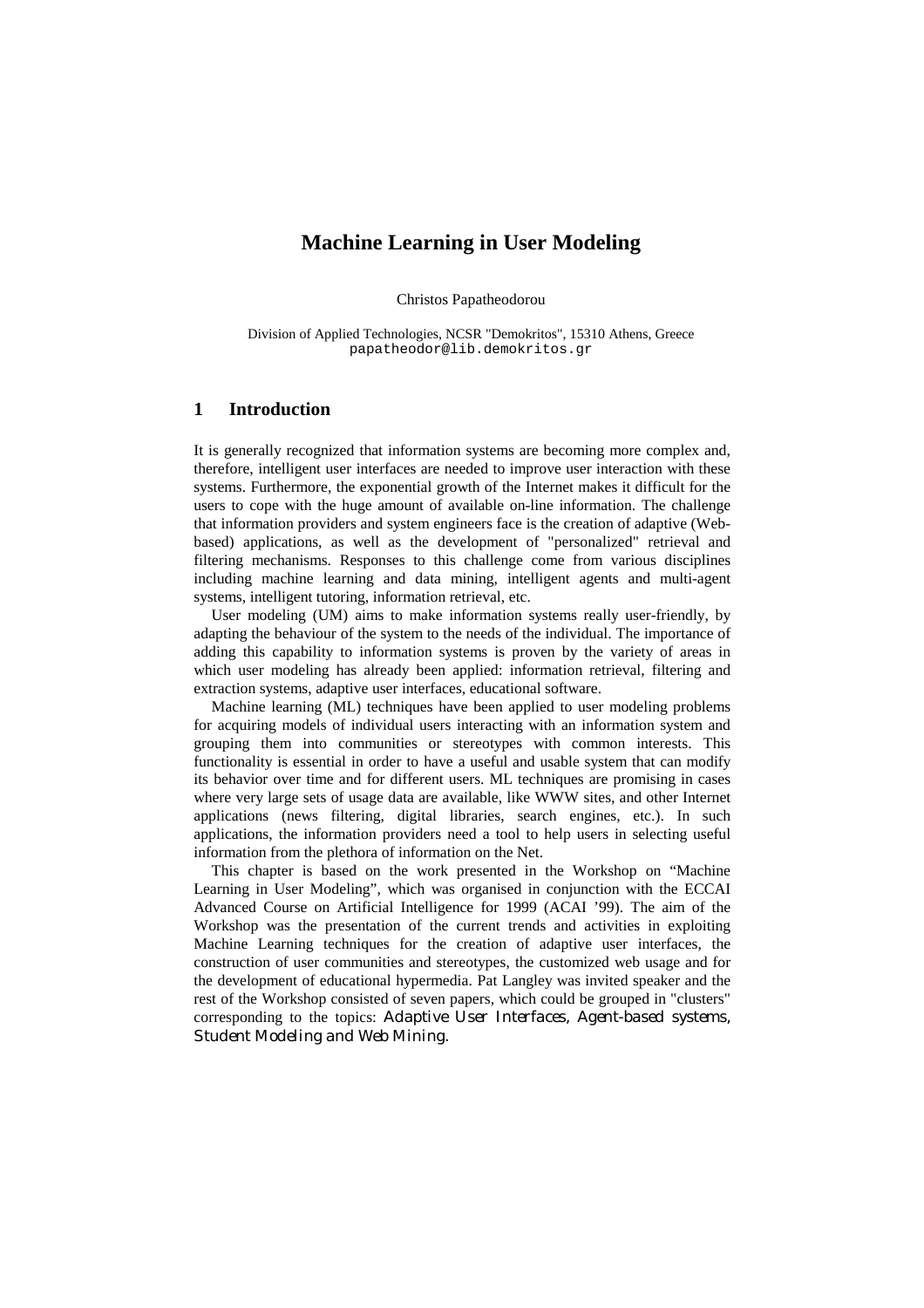The following section presents an overview of UM and describes the general contribution of ML in UM. Section 3 discusses the current research efforts in the above-mentioned topics, as they were presented in the workshop. Finally section 4 presents some conclusions and suggestions for future research.

# **2 Machine Learning in User Modeling**

A user model consists mainly of knowledge about the individual preferences which determine the user's behaviour. As in the most knowledge based approaches, two are the main issues that user modelling faces: The user model representation and acquisition.

User models could be represented as preferences sets, first order predicates or groups of predicates, plans, decision trees, etc. Furthermore, a user model may contain personal information about the user, such as his/her age, occupation, etc. The latter type of information is not directly necessary for the adaptation of the system to the user, but may be used to categorise the user into a *stereotype*, which in turn allows the system to anticipate some of the user's behaviour. Stereotypes have been introduced by Rich [34], as a means of organising the users of the system with common behaviour, into meaningful groups. Personal information about the users of a system is not always available and therefore the construction of user stereotypes may not be possible. This is especially true of visitors to a Web site. In that case, the organisation of users into groups with common interests can still be useful. Such a group of users is termed by Orwant [26] a *user community* and corresponds to a stereotype missing the personal information.

Many user model acquisition methods have been presented in the literature. These methods depend on the user model definition and representation and vice versa. For example plan recognition methods are used when user models are represented as plan hierarchies or libraries. In general, the user model acquisition methods could be grouped in two families: The explicit and the implicit (non-invasive) methods. The first family creates the user models by asking the users directly about their interests and preferences or by allowing them to specify and modify their own model. These preference setting methods could be found in many modern software packages. The implicit methods estimate and infer user models by tracking the user behaviour and interaction.

Educational software uses student modelling techniques to personilise the learning process, i.e., to make it adaptive to the student skills and background knowledge, as well as to predict the student's actions [40], [17]. Student modeling precedes historically user modeling and thus one could argue that it was one of the "causes" for the development of UM technology.

On the other hand, information retrieval and filtering systems aim to deliver to the user those documents that are relevant to his/her information requirements, whereas information extraction systems aim to deliver specific facts from those documents. NewT is a system that helps the user filter Usenet Netnews [22] according to his/her interests. Brajnik and Tasso [8], [9] present the exploitation of the user modelling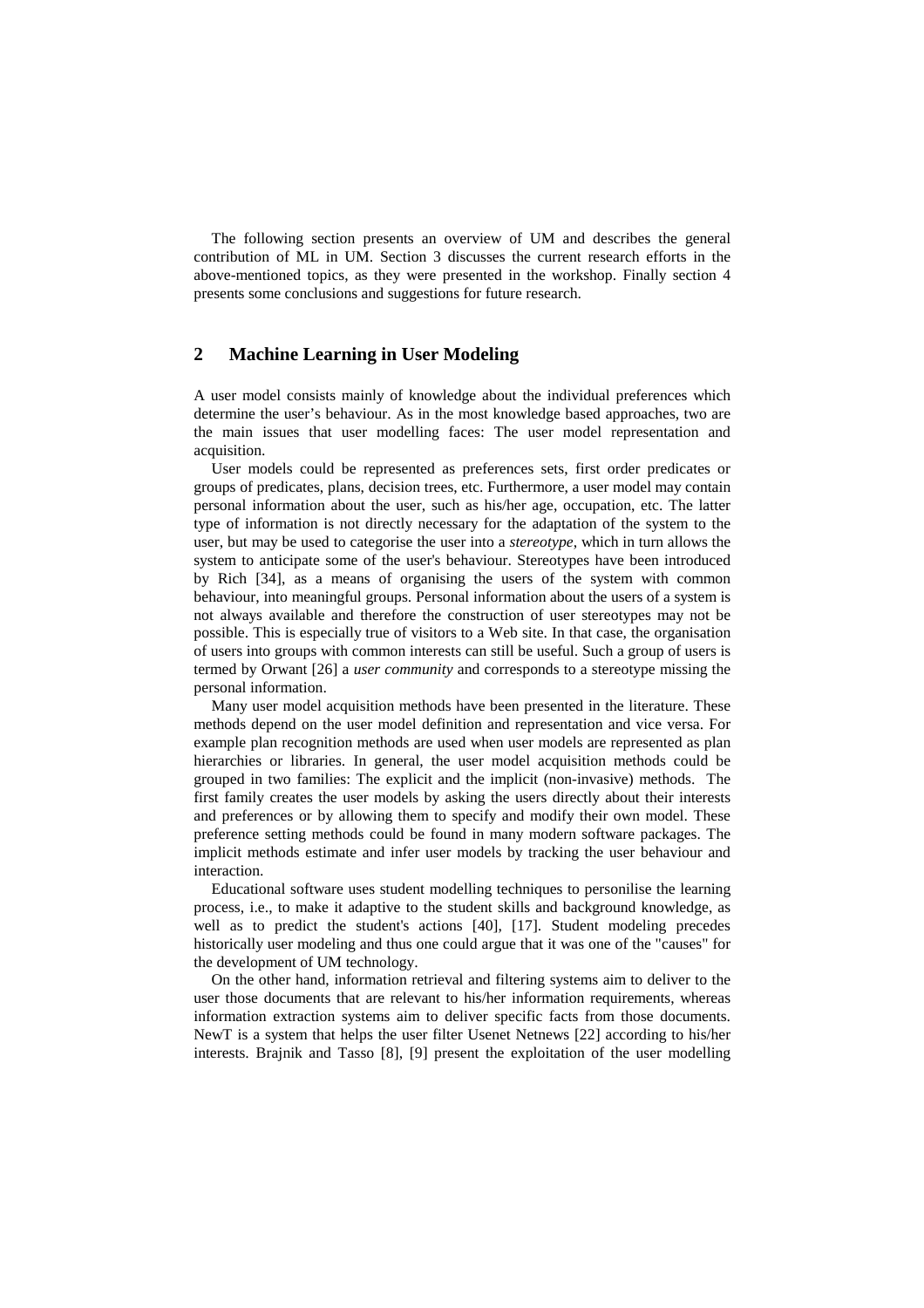shell UMT in the prototype information-providing system Tourist Advisor (TA)*.* Kay [19] describes the Movie Advisor project, which operates on a database of movie descriptions, suggesting movies that should appeal to a specific user. Doppelgänger [26] is a user modelling system that gathers sensor data about users, draws inferences on those data and makes the results available to applications. Firefly's agent software groups users' interests based on their similarities in order to suggest buying opportunities to specific customers based on their similarity to other customers. UMIE [5] is a Web-based prototype user modelling component *(*see http://www.iit.demokritos.gr/UMIE), that filters the data extracted from an information extraction system according to the users' models.

Machine learning (ML) methods have been applied to user modeling problems, mainly for acquiring models of individual users interacting with an information system, e.g. [7], [33], [32], [3]. In such situations, the use of the system by an individual is monitored and the collected data are used to construct the model of the user, i.e., his/her individual requirements. By definition, the development of intelligent and adaptive user interfaces presupposes the design of specific modules, responsible for learning user models by tracing the interaction of the system with the users [20], [10], [11].

Moreover, ML techniques have been used in many agent-based and multiagent systems which aim to discover and recommend information from Web sites like FAB [2], Syskill & Webert [29], WebWatcher [18], Amalthea [23] and Oyster [25]. Perkowitz and Etzioni [30], [31] deal with the development of adaptive Web-sites, which recommend (on the fly) pages relevant to the interests of their visitors. Specifically, they provide a conceptual cluster mining method that analyses the Web server usage data (logs).

Furthermore, ML for UM has been used in digital library services, like IDL [15], [14], and in news filtering systems, like News Dude [6]. The main goal of these systems is to learn and revise user profiles as well as to propose which information on a given topic would be interesting to a user.

Most of this work "revolves" around the World Wide Web, which provides a wealth of information to filter, as well as a famous interaction mechanism. We could classify the filtering methods into two families. The first one is *content-based* filtering in which the system accepts information describing the items, and learn to predict which items fit to the user models. Syskill & Webert and IDL are representatives of this family. The other family is the *collaborative* or *social* filtering, in which the system updates the user models and predicts items that fit to them, based on feedback from many different users. Typical representatives of this approach are FAB, Firefly and amazon.com. The works dealing with the formulation of user communities [26], [27] have similarities to the latter family. However there are systems (e.g. [3]), which adopt a hybrid philosophy in recommending items based on user models.

Apart from information discovery and filtering systems, Langley [20] refers to a variety of systems that use ML in order to adapt to particular situations that a user faces, such as travel assistance, routing in an area, emergencies reaction and scheduling. Furthermore, such techniques have been applied in intelligent tutoring systems [37], [12]. Finally, ML techniques have been applied succesfully to the prediction of a users' actions. Significant research efforts on intelligent assistance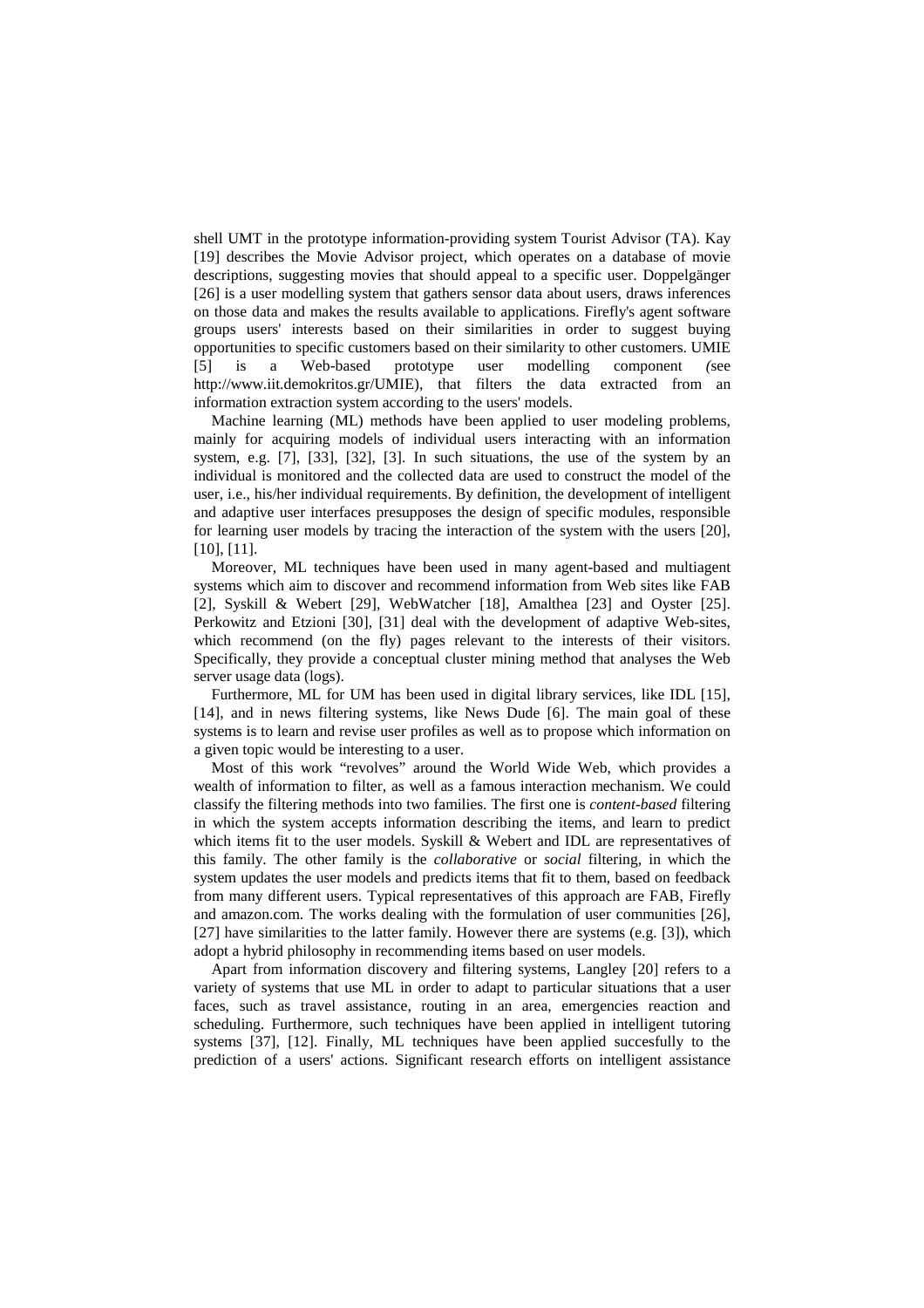and/or tutoring view the user behaviour as a plan and learn the patterns of users' actions which achieve particular states [4]. Specifically, there are significant contributions concerning the usage of decision theory and Bayesian belief networks in plan recognition [1], [39].

## **3 Overview of the Workshop Papers**

The workshop consisted of the invited talk of Pat Langley and seven papers [41], presenting Machine Learning applications for the development of adaptive user inerfaces, agent-based information discovery, student modeling systems, as well as for analyzing the behaviour of Web users.

### **3.1 Adaptive User Interfaces**

Pat Langley in his invited talk [21] defined adaptive interfaces as "software artifacts that improve their ability to interact with users by constructing user models based on partial experience with each of them". Furthermore, he considered information filtering and recommendation systems as typical examples of adaptive interfaces and he presented a review of "content-based" and "collaborative" filtering systems as well as efforts, which combine the two approaches. Moreover, he described innovative applications of recommendation systems such as an Adaptive Route Advisor, which suggests alternative routes between a driver's current location and his destination. This system takes into account a weighted combination of parameters like the distance, the estimated driving time, the number of turns and intersections, etc. and proposes the routes that best fit to the current user model. Another application that was presented is INCA, which helps persons who are responsible in allocating resources in response to emergencies that involve hazardous materials. Finally, Prof. Langley compared the domain of adaptive user interfaces with other paradigms. He argued that the main difference between adaptive user interfaces and other cognition computational models, is that the former deal primarily with the content of human decision, while the latter focus on the process of human thought and decision making. He closed his talk providing a list of challenges and open questions that Machine Learning faces in creating Adaptive Interfaces.

The paper by Schwab and Pohl [35] described LaboUr, a recommendation system, which learns user profiles from ELFI, a Web-based system that provides information concerning research funds. In particular ELFI is organized into hierarchies of research topics, e.g. mathematics, computer science, etc., and funding types, such as grant, fellowship. The system displays the contents of a topic by listing links to so-called detailed views (DVs) of relevant funding programs. A DV consists of the available data about a research program, i.e. an abstract, the covered topics, the funding type, etc. The authors implemented a simple Bayessian classifier and they modified the known k-Nearest Neighbor algorithm to classify the set of information objects (DVs), selected by the users. Most probable or close DVs are considered as a class, which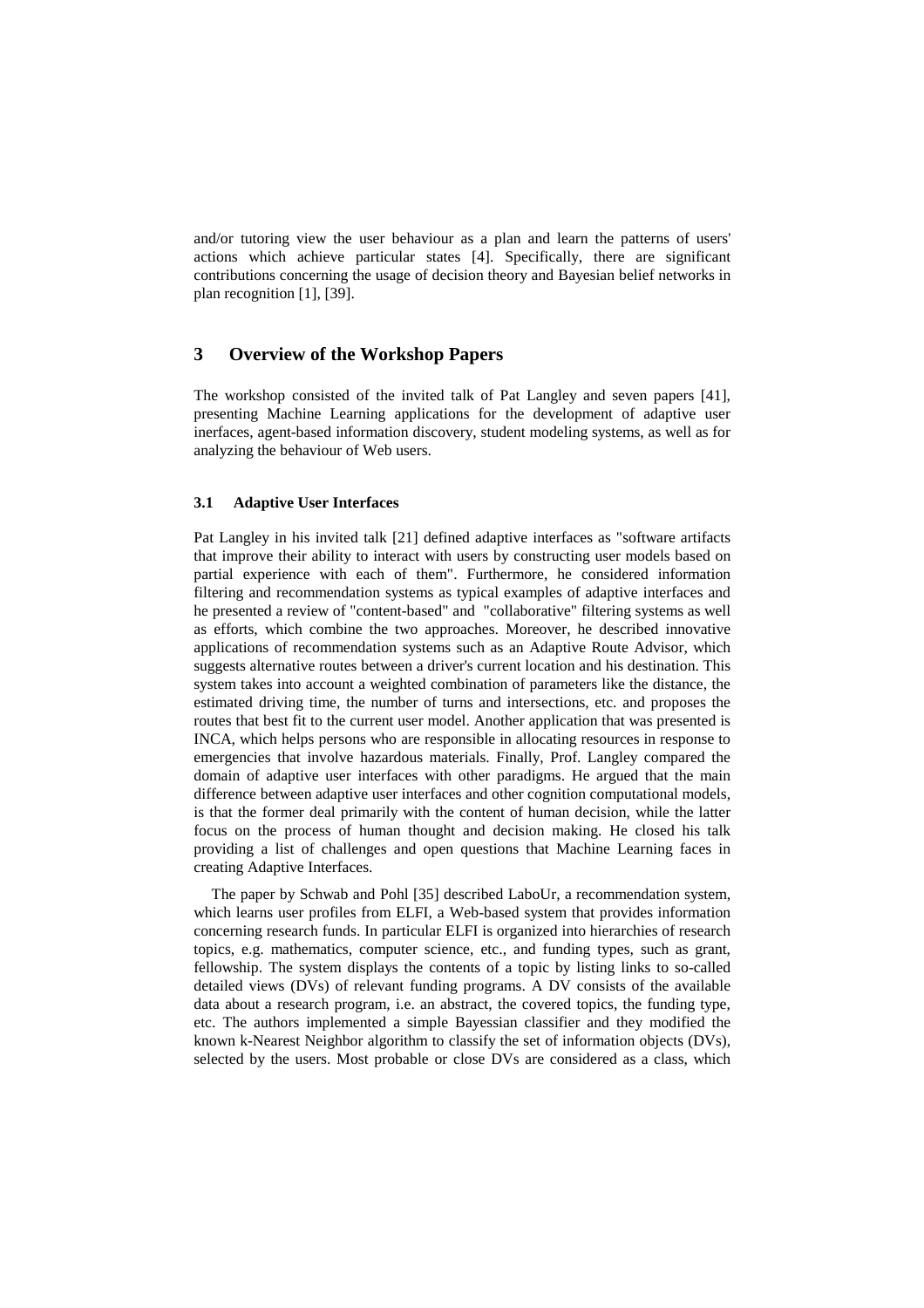could be recommended to a user. Finally, seeking to determine explicitly the users' interests, the authors employed statistical methods to find the DVs features that are important to an individual user.

Semeraro et al. [36] described an intelligent Web-based digital library, named CDL, which incorporates Machine Learning techniques both for document analysis and classification, as well as for user modeling. Users can access CDL in several ways, even through a dial-up connection to Internet, and interact with it via either a form-based, a tree-based, or a topic-map interface. The topic map provides a global view of the semantic content of the documents by showing the document topics. The topics have been defined incorporating standard thesaurus building techniques and represented by vectors. The navigation in the map or in the tree interfaces results into the automatic query composition. Regarding user modeling, CDL incorporates the supervised learning algorithm C4.5 as a module of the "Application Server" which is embedded in the Learning Server component. C4.5 takes as input the data stored in the log files, and classifies the users interacting with CDL, inducing a decision tree as well as a set of rules. Each entry of the interaction log files is labeled indicating three main registered user categories: Novice, Expert and Teacher. Furthermore, each class is associated with one of the mentioned interfaces. In this manner the CDL architecture uses Machine Learning techniques for managing user models and providing a weak form of user interface adaptivity.

#### **3.2 Intelligent Agents and Multi-agent Systems**

Fragoudis and Likothanassis [16] provided a complete comparative study of the user modeling approaches of the most well-known information discovery intelligent agents, such as Lira, Letizia, Amalthea, Arachnid, Webmate, Webace, Syskill & Webert, Webwatcher, Siteseer, Law and Fab. They stated that Intelligent agents help people in two different ways: They can provide assistance while browsing or they may autonomously discover documents of interest, based on the results of a query to some search engine. The main conclusion of this work is that "none of the referred solutions seems to outperform the others and in any case the result is the same: Intelligent systems that help people on their battle against information overload".

The paper by Moukas [24] described "Amalthaea", a multi-agent user modeling and information discovery system. Amalthaea is implemented by creating an "ecosystem" of two kinds of cooperating agents: the Information Filtering Agents which are responsible for the acquisition and maintenance of the user profiles and the Information Discovery Agents which monitor and adapt user profiles to the various information sources. Both documents and user preferences are represented using the Vector Space Model. The results of the users' queries on existing search engines are used to define the interestingness of the documents. The user receives only the most "interesting" documents and rates them in a scale from 1 to 7, providing the ecosystem with relevance feedback. Amalthaea assigns to each user model a population of Information Filtering and Information Discovery agents. The user profiles are updated dynamically by the Information Filtering Agents, which, evolve by three operators: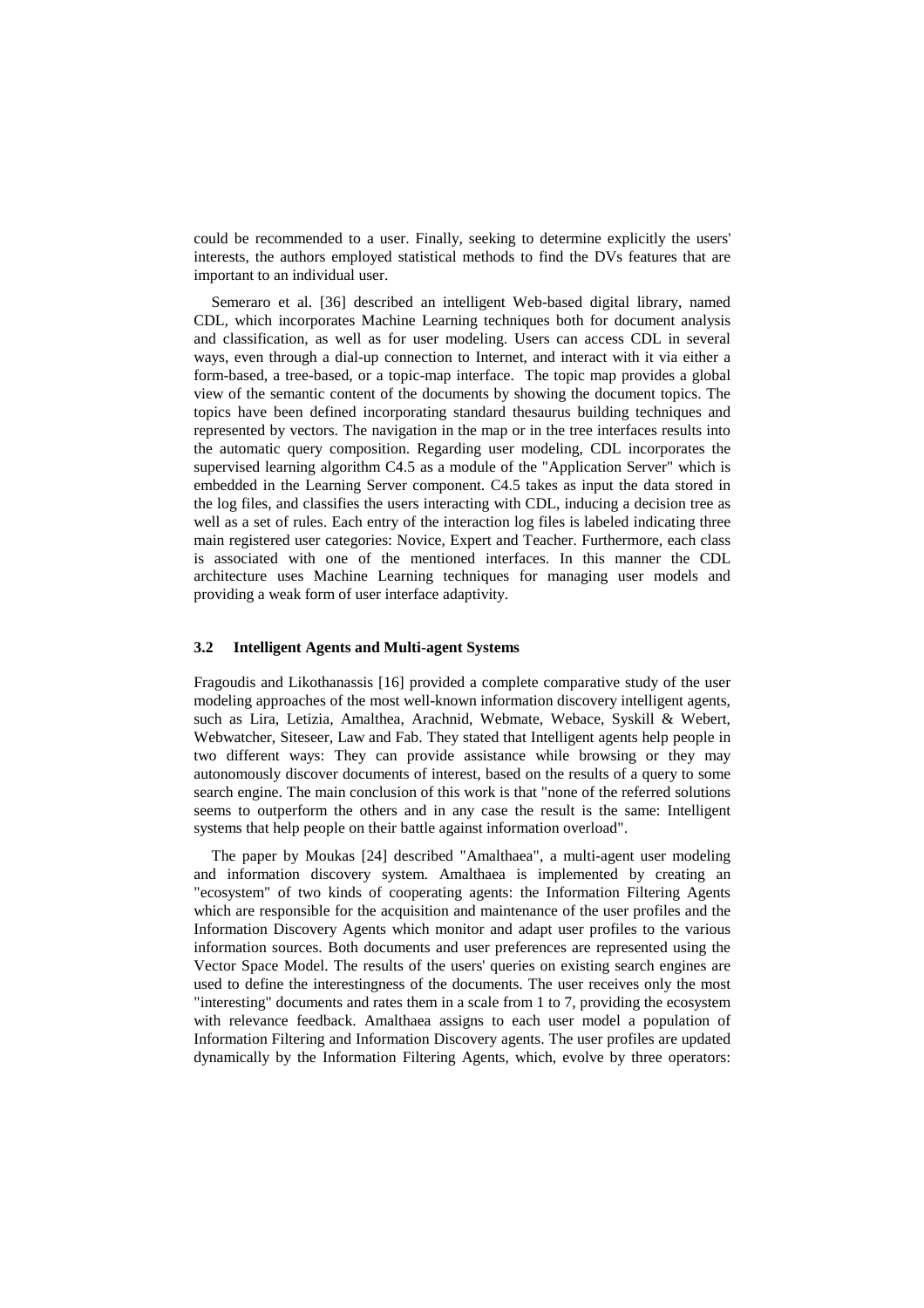cloning, crossover and mutation. The agents' survival, offspring generation, or diminishment depends on the values of two measures: the *individual* and *overall fitness*. Agents with low individual fitness are purged and new ones are created, while the evolution rate is determined by the overall fitness of the ecosystem.

#### **3.3 Student Modeling**

Chiu and Webb [13] dealt with two issues confronted during the student behavior prediction process. First, what mechanisms could be employed in order to increase the predictions without degrading prediction accuracy and second, for contexts in which accuracy is of primary importance, how the prediction accuracy could be further improved. The paper improved previous work of the authors known as the Dual model. This approach utilizes temporal data in order to improve the prediction rate of a student modeling system. Specifically, Dual model creates a temporal model, namely *fresh model* - built using data from the most recent observations - in addition to a conventional model, which is referred to as an *extended model* - inferred from data of all historical observations. When a Dual-model system predicts a student's future actions, both models will be consulted. In this paper the authors, aiming to further increase the prediction rate, propose an alternative Dual-model strategy that consults the two models in parallel. Moreover they present and evaluate three new variants of Dual-model, which improve its prediction accuracy.

### **3.4 Web Mining**

Spiliopoulou et al. [38] described WUM (Web Utilisation Miner), an algorithm which keeps track of all traversals of the paths through the pages of a site and aggregates them in a graph. The authors specify MINT, a mining language, which forms SQLlike queries to extract useful information from the "aggregated" graph. Specifically, MINT provides "interesting" navigation patterns (paths). Finally, the authors define the concept of "interestingness" according to the structure of a MINT-query.

The paper by Paliouras et al. [28] proposed a methodology for constructing user communities (i.e., groups of people with common interests) from Web logs and they applied it on the logs of the ACAI'99 Web site. The methodology deals with three major issues: The fisrt issue is that of data engineering, which includes selecting the right representation for the training data and reducing the dimensionality of the problem. Regarding this issue, the authors propose the representation of access sessions as transitions between pages, or as bags of pages. The second issue concerns the selection of the clustering method. The authors construct user groups using the conceptual clustering algorithm COBWEB. The last issue, in which they pay substantial attention, is the characterization of the community models, i.e., the construction of meaningful communities. For this purpose, they introduce *frequency increase*, a metric to decide which are the representative features for each community of visitors. One of the results of this paper is that representing access sessions by means of transitions between pages produces interesting navigation patterns for the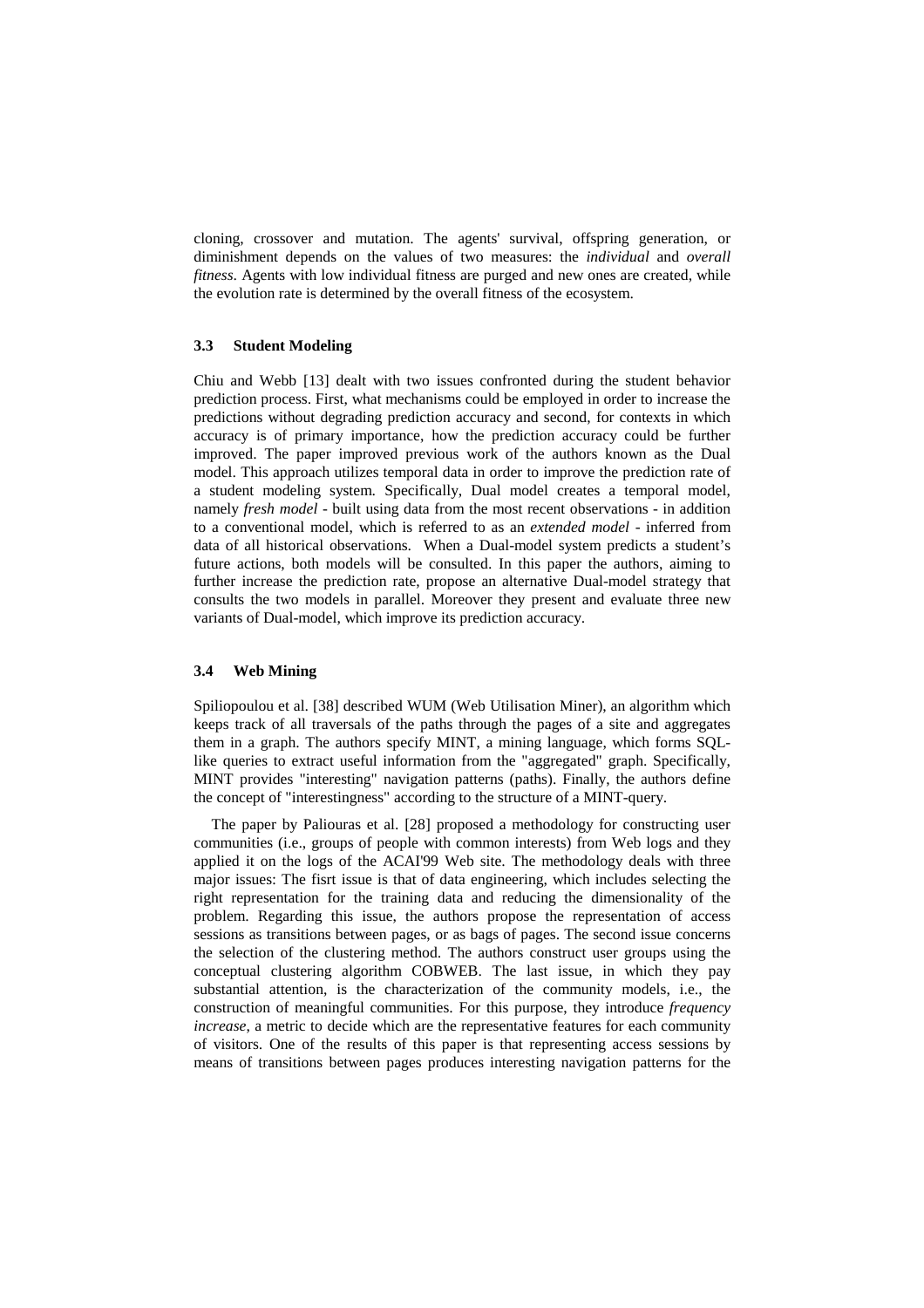community models. Finally the authors conclude that Web usage analysis is much more insightful than the approach of examining simple usage statistics of a Web site and that the employment of machine learning and user modelling techniques are very promising tools for this analysis.

### **4 Discussion**

After the paper presentations an interesting discussion took place, debating the following issues:

- 1. The impact of ML in the development of adaptive interfaces and UM software.
- 2. What kinds of ML techniques are needed in UM.
- 3. Whether it is worth-while using "heavy" ML algorithms in the development of on-line interactive systems such as tutoring systems, or personilized Web-based applications.

The conclusions of this discussion could be summarized as follows:

- 1. ML offers a suite of powerful techniques either for user model acquisition or for user community induction.
- **2.** ML techniques support complex decision making tasks and improve the prediction quality of a UM software.
- **3.** UM should focus on the utilization of rapid and on-line learning techniques. This means that accurate and descriptive user models should be generated from small sets of training cases and that the models should be updated each time a user interaction occurs or at least before the next session.

# **References**

- 1. Albrecht, D.W., Zukerman, I. and A.E. Nicholson: 1998. Bayesian Models for Keyhole Plan Recognition in an Adventure Game. User Modelling and User-Adapted Interaction 8, 5 - 47.
- 2. Balabanovic, M. and Y. Shoham: 1997. Content-Based, Collaborative Recommendation. Communications of the ACM 4 (3), 66-72.
- 3. Basu, C., Hirsh, H., and W. Cohen: 1998. Recommendation as Classification: Using Social and Content-Based Information in Recommendation. Fifteenth National Conference in Artificial Intelligence, Madison, Wisconsin, MW.
- 4. Bauer, M.: 1999. From Interaction Data to Plan Libraries: A Clustering Approach. International Joint Conference on Artificial Intelligence, Stockholm, Sweden, 962-967.
- 5. Benaki, E., Karkaletsis, V. and C. D.Spyropoulos: 1997. Integrating User Modelling Into Information Extraction: The UMIE Prototype. Sixth International Conference on User Modelling, 55-57.
- 6. Billsus, D. and M. Pazzani: 1999. A Hybrid User Model for News Story Classsification Seventh International Conference on User Modelling, Banff, Canada, 99-108.
- 7. Bloedorn, E., Mani, I. and T. R. MacMillan: 1996. Machine Learning of User Profiles: Representational Issues. Thirteen National Conference on Artificial Intelligence, Portland, Oregon, 433-438.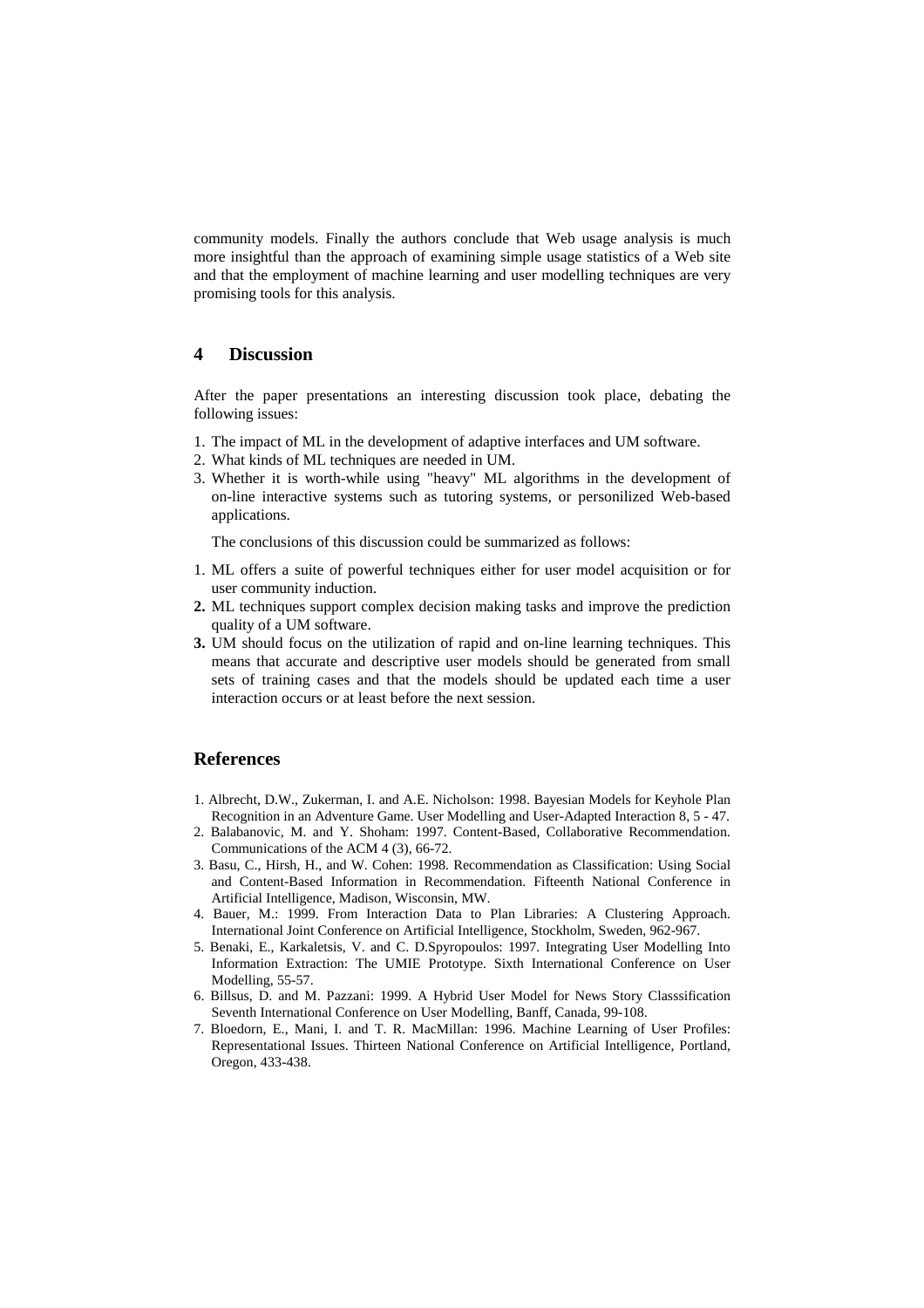- 8. Brajnik, G. and C. Tasso: 1994. A Shell for Developing Non-monotonic User Modelling Systems. International Journal of Human-Computer Studies 40, 31-62.
- 9. Brajnik, G., Guida, G. and C. Tasso: 1987. User Modelling in Intelligent Information Retrieval. Information Processing and Management 23, 305-320.
- 10. Brusilovsky, P., and E. Schwarz: 1997. User as Student: Towards an Adaptive Interface for Advanced Web Applications. Sixth International Conference on User Modelling, 177-188.
- 11. Chin, D.N.: 1989. KNOME: modelling what the user knows. In: A. Kobsa and W. Wahlster (eds.): User models in dialog systems. Berlin: Springer-Verlag, 74-107.
- 12. Chiu, B.C., and G. Webb.:1998. Using Decision Trees for Agent Modeling: Improving Prediction Performance. User Modelling and User-Adapted Interaction 8, 131-152.
- 13. Chiu, B.C., and G. Webb: "Dual-model: An Architecture for Utilizing Temporal Information in Student Modeling". In [41].
- 14. Crabtree, I.B. and S.J. Soltysiak: 1998. Identifying and tracking changing interests. International Journal on Digital Libraries 2, 38-53.
- 15. Esposito, F., Malerba, D., Semeraro, G., Fanizzi, N. and S. Ferilli: 1998. Adding Machine Learning and Knowledge Intensive Techniques to a Digital Library Service. International Journal on Digital Libraries 2, 3-19.
- 16. Fragoudis, D. and S. Likothanassis: "User Modelling in Information Discovery: An Overview". In [41].
- 17. Giangrandi P. and C. Tasso:.1997. Managing Temporal Knowledge in Student Modelling. Sixth International Conference on User Modelling, 415-426.
- 18. Joachims, T., Freitag, D. and T. Mitchell: 1997. WebWatcher: A tour guide for the World Wide Web. Fifteenth International Joint Conference in Artificial Intelligence, Nagoya, Aichi, Japan.
- 19. Kay, J.: 1995. The um Toolkit for Cooperative User Modelling. User Modelling and User Adapted Interaction 4, 149-196.
- 20. Langley, P.: 1999. User Modelling in Adaptive Interfaces. Seventh International Conference on User Modelling, Banff, Canada, 357-370.
- 21. Langley, P.: "User Modeling in Adaptive Interfaces". In [41].
- 22. Maes, P.: 1994. Agents that Reduce Work and Information Overload. Communications of the ACM 37(7), 31-40.
- 23. Moukas, A.: 1997. Amalthaea: Information Discovery and Filtering using a Multiagent Evolving Ecosystem. Applied Artificial Intelligence: An International Journal 11(5), 437- 457.
- 24. Moukas, A.: "User Modeling in a MultiAgent Evolving System". In [41].
- 25. Mueller, M.: 1999. Inducing Conceptual User Models. ABIS-99, 7. GI Workshop on Adaptivity and User Modelling in Interactive Software Systems.
- 26. Orwant, J.: 1995. Heterogeneous Learning in the Doppelgänger User Modeling System. User Modelling and User-Adapted Interaction 4, 107-130.
- 27. Paliouras, G., Karkaletsis, V., Papatheodorou, C., and C. D. Spyropoulos: 1999. Exploiting Learning Techniques for the Acquisition of User Stereotypes and Communities. Seventh International Conference on User Modelling, Banff, Canada, 169-178.
- 28. Paliouras, G., Papatheodorou, C., Karkaletsis, V., Tzitziras, P. and C.D. Spyropoulos: "Learning Communities of the ACAI'99 Web-site Visitors". In [41].
- 29. Pazzani, M. and D. Billsus: 1997. Learning and Revising User Profiles: The Identification of Interesting Web Sites. Machine Learning 27, 313-331.
- 30. Perkowitz, M. and O. Etzioni: 1998. Adaptive Web Sites: Automatically synthesizing Web pages. Fifteen National Conference in Artificial Intelligence, Wisconsin, MW.
- 31. Perkowitz M., and O. Etzioni: 1999. Adaptive Web Sites: Conceptual Cluster Mining. Sixteenth International Joint Conference in Artificial Intelligence, Stockholm, Sweden, 264- 269.